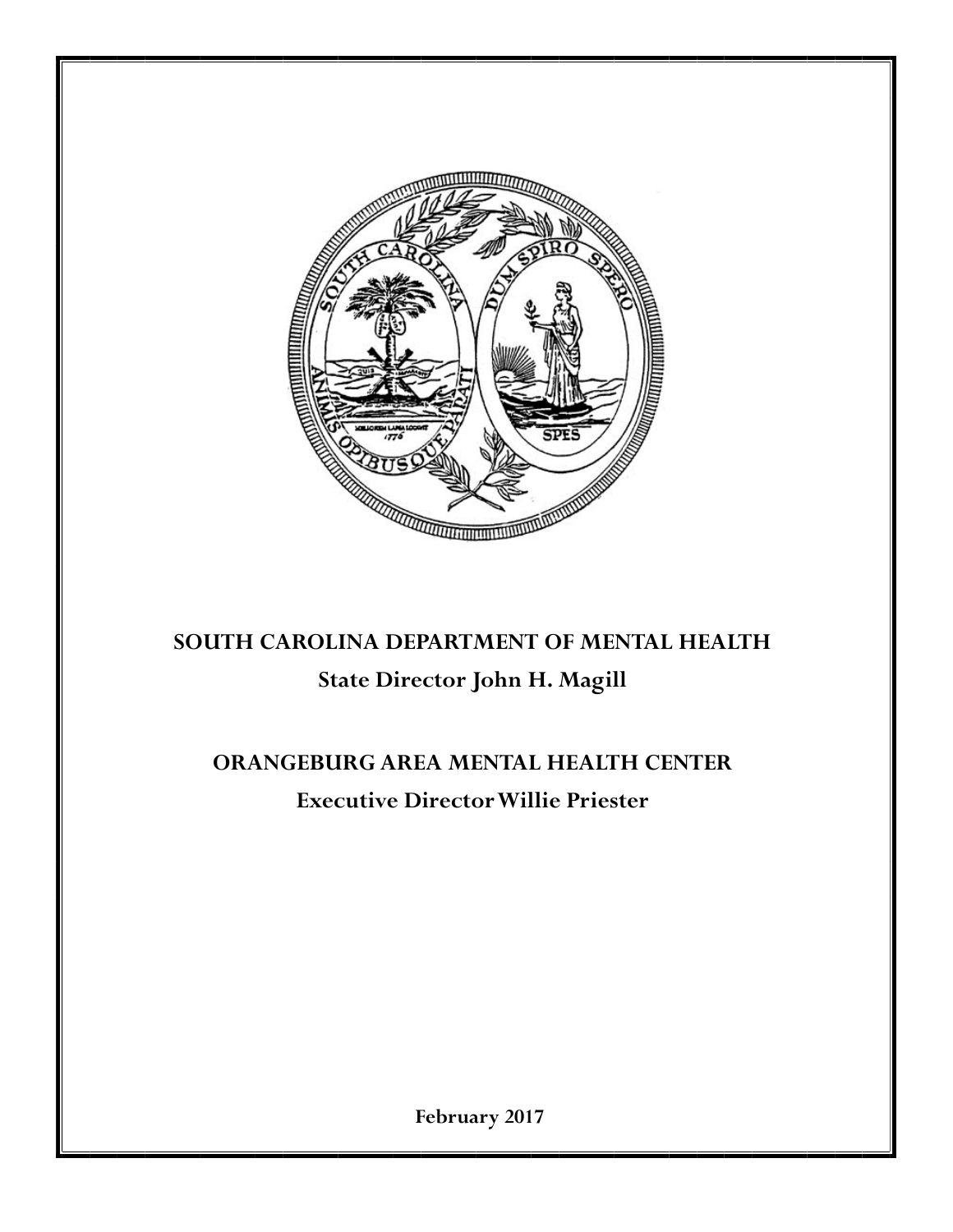DMH OPERATES A NETWORK OF 17 **COMMUNITY** MENTAL HEALTH CENTERS, 43 CLINICS, FOUR HOSPITALS, THREE VETERANS' NURSING HOMES, ONE COMMUNITY NURSING HOME, A FORENSIC PROGRAM, AND A SVPTP.

#### **DMH HOSPITALS AND NURSING HOMES**

**Columbia, SC**

| G. Werber Bryan Psychiatric<br>Hospital                                             |
|-------------------------------------------------------------------------------------|
| William S. Hall Psychiatric<br>Institute (Child & Adoles-<br>cents)                 |
| Morris Village Alcohol &<br><b>Drug Addiction Treatment</b><br>Center               |
| C.M. Tucker, Jr. Nursing<br>Care Center - Stone Pavilion<br>(Veterans Nursing Home) |
| C.M. Tucker, Jr. Nursing<br>Care Center - Roddey Pavil-<br>ion                      |
| Anderson, SC                                                                        |
| Patrick B. Harris Psychiatric<br>Hospital                                           |
| Richard M. Campbell<br><b>Veterans Nursing Home</b>                                 |

**Walterboro, SC**

Veterans Victory House (Veterans Nursing Home)

# **DMH HISTORY AND DEMOGRAPHICS**

South Carolina has a long history of caring for those suffering from mental illness. In 1694, the Lords Proprietors of South Carolina established that the destitute mentally ill should be cared for by local governments. The concept of "Outdoor Relief," based upon Elizabethan Poor Laws, affirmed that the poor, sick and/or disabled should be taken in or boarded at public expense. In 1762, the Fellowship Society of Charleston established an infirmary for the mentally ill. It was not until the 1800's that the mental health movement received legislative attention at the state level.

Championing the mentally ill, South Carolina Legislators Colonel Samuel Farrow and Major William Crafts worked zealously to sensitize their fellow lawmakers to the needs of the mentally ill, and on December 20, 1821, the South Carolina State Legislature passed a statute-at-large approving \$30,000 to build the South Carolina Lunatic Asylum and a school for the 'deaf and dumb'.

The Mills Building, designed by renowned architect Robert Mills, was completed and operational in 1828 as the South Carolina Lunatic Asylum. The facilities grew through the decades to meet demand, until inpatient occupancy peaked in the 1960's at well

over 6,000 patients on any given day. Since the 1820's, South Carolina state-run hospitals and nursing homes have treated approximately one million patients and provided over 150 million bed days.

In the 1920's, treatment of the mentally ill began to include outpatient care as well as institutional care. The first outpatient center in South Carolina was established in Columbia in 1923.

The 1950's saw the use of phenothiazines, "miracle drugs" that controlled many severe symptoms of mental illness, making it possible to "unlock" wards. These drugs enabled many patients to function in society and work towards recovery, reducing the need for prolonged hospitalization. Government support and spending increased in the 1960's. The South Carolina Community Mental Health Services Act (1961) and the Federal Community Health Centers Act (1963) provided more funds for local mental health care.

The South Carolina Department of Mental Health (DMH) was founded in 1964. In 1967, the first mental healthcare complex in the South, the Columbia Area Mental Health Center, was built. Since then, the Centers and clinics have served more than three million patients, and provided more than 42 million clinical contacts.

Today, DMH operates a network of 17 community mental health centers, 43 clinics, four hospitals, three veterans' nursing homes, one community nursing home, a Forensic Program, and a Sexually Violent Predator Treatment Program (SVPTP). DMH is one of the largest hospital and community-based systems of care in South Carolina.

In response to community needs, DMH has developed multiple innovative blueribbon programs, two of which are its School-based program and its Telepsychiatry program. As of January, 2017, DMH's School-based program has mental health professionals embedded in over 520 public schools and serves more than 13,000 children per year. The Telepsychiatry program, which utilizes state of the art equipment that allows doctors to see, speak with, and evaluate patients from remote locations, is currently located in 24 emergency departments and has provided more than 30,000 consults.

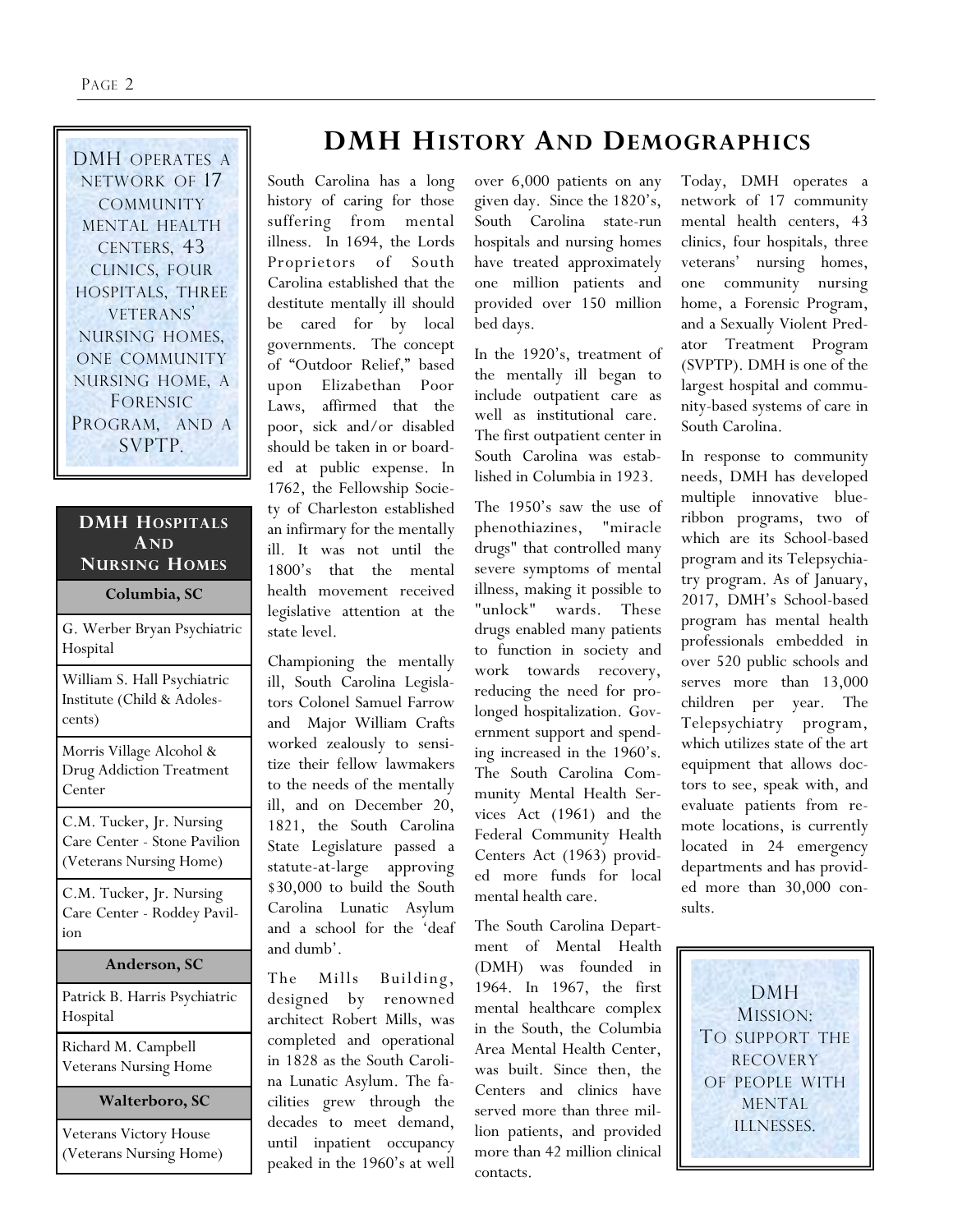

#### **ORANGEBURG AREA MENTAL HEALTH CENTER**

2319 Saint Matthews Road Orangeburg, SC 29118 (803) 536-1571

Counties Served: Bamberg, Calhoun, and Orangeburg

## **ORANGEBURG AREA MENTAL HEALTH CENTER**

In 1927, one of the first Mental Health Clinics in the State was established in the Orangeburg area with the mission to provide therapy and referral services to those with mental illness.

In 1943, when World War II depleted the staff, operations ceased and the clinic was closed. The Orangeburg Area Mental Health Clinic (OAMHC) reopened in 1968 in a vacant school office. Soon thereafter, the clinic moved to St. John Street and began providing community mental health services to residents of Orangeburg, Bamberg, and Calhoun counties.

A proposal requesting feder-

al monies to expand staff and services was approved in 1978. Services were expanded to include 24-hour emergency service, inpatient services through The Regional Medical Center, a partial hospitalization program, and a transitional living home. Since 1979, OAMHC has operated satellite offices in all three counties, offering an array of services.

Services provided by OAMHC include: crisis intervention, psychiatric and medical assessments, triage, referrals, individual, family, and group therapy, vocational and rehabilitative services, peer support, case management, and more.

In FY16, OAMHC provided 47,300 services to 2,669 patients. Since 1970, OAMHC has provided almost 1,500,000 service contacts to adults, children, and families who are impacted by mental illness. Approximately onethird of the patients served at OAMHC are children under the age of 18.

Past executive directors include: Harmon Hovis, Robert J. Cummings, Thomas E. Foley, Dr. Ida E. Wanamaker, and Bessie Abraham. The current Executive Director, Willie Priester, accepted the position in 2012.

The OAMHC is accredited by the Commission on Accreditation of Rehabilitation Facilities.



#### **Homeshare Program Highlight**

Homeshare is a unique and innovative adult foster care program sponsored by DMH and operated by OAMHC. This program provides suitable housing in a family environment for patients screened and selected for such a setting; placement is based on whether it would be the best option to help a patient adjust to living in the community. Special families are selected and oriented to the needs of a potential placement. The patient has an opportunity to visit a potential Homeshare provider on a trial basis to help assess whether it is the right family before placement. Selected families receive a monthly stipend to provide care for patients. Staff of the program provide intensive case management services, assessment, and crisis intervention, as needed, to help each patient maintain his or her status in the community.

\**If you are interested in becoming a Homeshare provider please contact the OAMHC.*

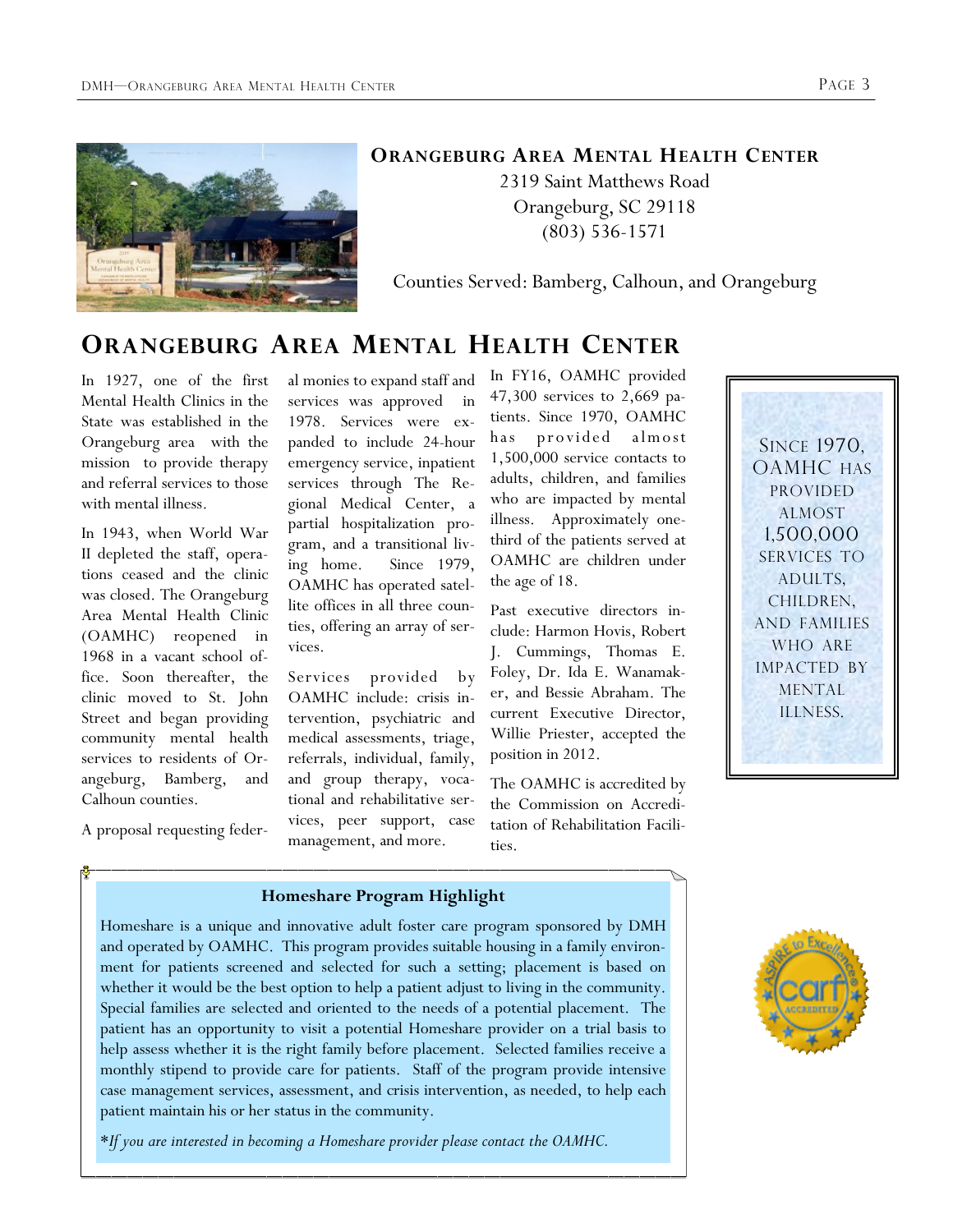

Sadie Jarvis OAMHC Board Chair

#### **SADIE JARVIS – BOARD CHAIR**

For seventeen years, Mrs. Sadie Jarvis has served as a dedicated member of the OAMHC Board of Directors. She was an integral part of the continuous improvement process that the Center has undergone. She currently serves as Board Chair.

Jarvis states that she expects the Center to continue to provide excellent services that meet the needs of the community. She is extremely impressed with the collaboration that

the Board experiences among themselves. This, she believes, is why the Board has been able to keep on target and stay on course.

"The Center continues to provide excellent services for those whom we are privileged to serve," said Jarvis.

Goals for the future of OAMHC include improving technology, increasing psychiatric coverage and continuous education for

all Board members. Jarvis believes that this will make the Board stronger and better equipped to perform the duties at hand.

Jarvis would like to see enhancement of schoolbased services as well as enhancement of adult outpatient services offered. She wholeheartedly believes that services should meet the needs of all patients in a holistic fashion to include mind, body and spirit.



Willie Priester OAMHC Executive Director

#### **WILLIE PRIESTER – EXECUTIVE DIRECTOR**

OAMHC Executive Director Willie Priester has worked at OAMHC for over twelve years of his twenty-nine year tenure with DMH.

Priester received his education at the University of South Carolina culminating with a Master's degree in Rehabilitation Counseling. His career began at a small satellite office in Barnwell county where he worked as a Mental Health Professional to a variety of patients. The bulk of those services were provided to persons with serious and persistent mental illness. During this time, a day program was developed which assisted patients with daily living skills and opportunities to further their goals towards recovery.

In 1992 Priester transferred to the main center of Aiken-Barnwell Mental Health as a Program Director. In this position, he was responsible for programs such as employment, day programs, case management, rural outreach and a high management program.

After serving ten years of his tenure at Aiken Barnwell, Mr. Priester transferred to OAMHC as Assistant Director/Clinical Director. In this role, he was constantly in contact with supervisors and program directors at the main center and its clinics and served as troubleshooter and manager of day-to-day operations.

Priester believes that affiliations are the key to success in dealing with the community, and that outreach and involvement with people at a local level are integral to the Center's success. To that end, Priester and Center staff interface regularly with the Department of Social Services, The Regional Medical Center, Vocational Rehabilitation, the local Alcohol and Drug Commission and the faith-based community. OAMHC also has a staff person stationed at the local Department of Juvenile Justice.

Appointed Executive Director in 2012, Priester's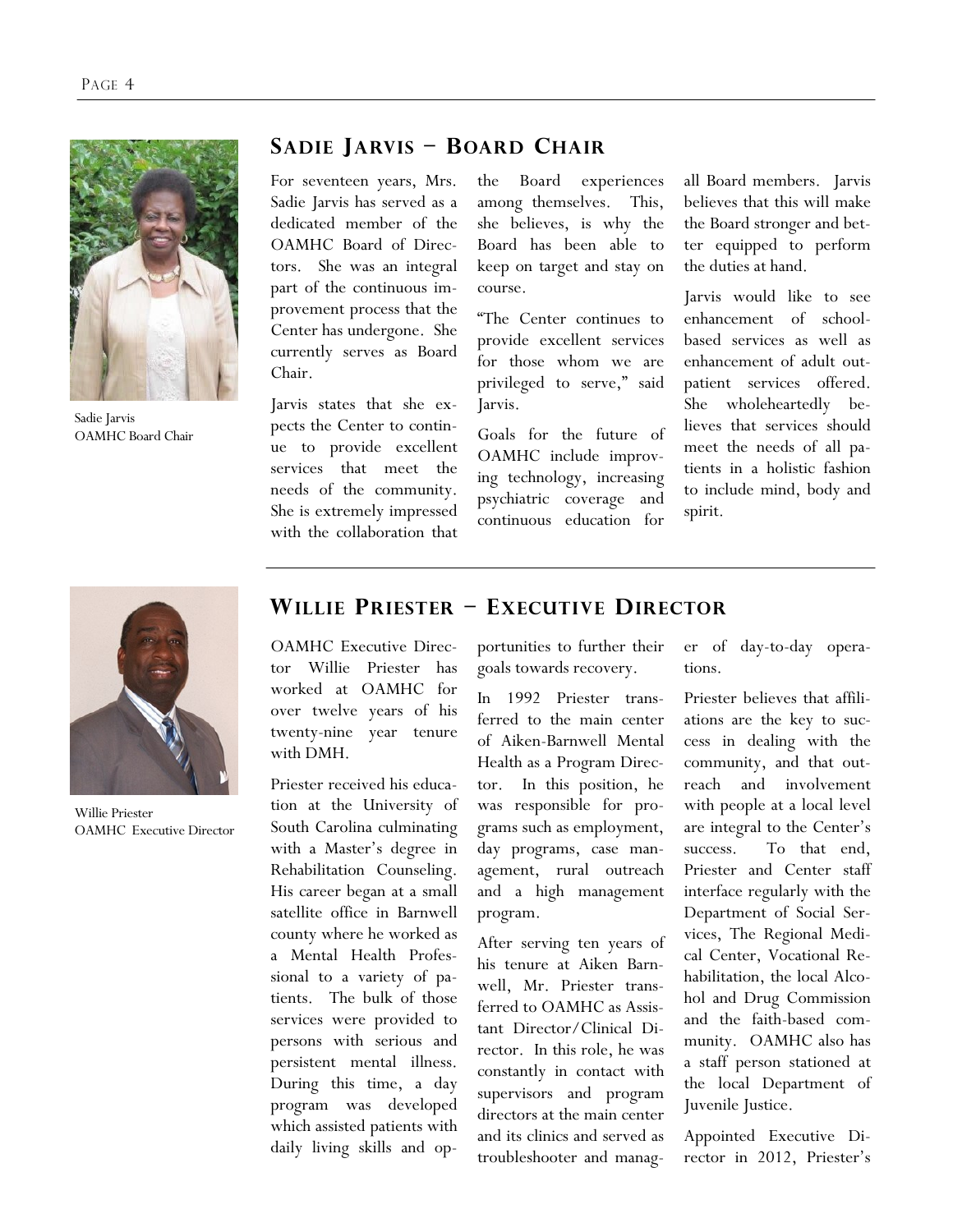## **WILLIE PRIESTER – EXECUTIVE DIRECTOR (CONTINUED FROM PAGE 4)**

goals for the Center are to continue to provide excellent services in a timely fashion serving patients and their families in order for them to meet their stated goals.

Priester also will work to eliminate stigma as it relates to mental health services and continue to provide education to community groups and affiliates on an ongoing basis.

If mental health resources were increased, items on his "Center Wish List" would include being more competitive in hiring physicians, enhancing schoolbased services, increasing housing options to include more bungalow-style, family-oriented units, implementing new technology, expanding staff training to help retain quality workers and enhancing transportation resources.

## **KATHRYN JEFFERY - COORDINATOR COMMUNITY SUPPORT PROGRAMS (CSP)**

As an employee of the OAMHC since 1976, Kathryn Jeffery currently manages programs and a team of clinical staff tasked with providing nursing services, counseling, and intensive case management services for people with serious and persistent mental health disorders.

The focus of the clinicians is not only to assure that patients have access to the mental health center for treatment to help deter relapse, but also to educate patients, their families, or caretakers about how to manage their illness. Another facet critical to treatment is clinicians' efforts to help empower patients to function at their personal best, which in turn results in lengthier, sustained stays in the community with fewer incidents of rehospitalization.

Having well trained clinicians who are dedicated and vested in the work they do with people who have serious mental challenges plays a significant role in the Center's ability to help minimize hospital readmission rates, decrease ER visits and incarcerations. Programs such as TLC and Act-Like are staffed with clinicians who provide intensive treatment interventions that have proven effective in minimizing these outcomes.

Nursing Services is a critical component of Community Support Programs (CSP) and Center-wide. More so than ever during Jeffery's tenure, a higher percentage of patients with serious mental illness are prescribed one of a number of injectable antipsychotic medications available to help increase compliance

with medication. Many patients who have been stable in long-term treatment still warrant services, but only require medical monitoring by a registered nurse between assessments by a psychiatrist. The number of people served in this capacity has increased significantly over the past four years.

Jeffery feels the overall objective of CSP is to ensure that patients in the Orangeburg community are well served. "Each day is viewed as a new opportunity to have a positive impact on the lives of patients. The individual approach of clinicians may vary, but each clinician is dedicated to providing the support needed to improve the quality of life of another. Our teams certainly make a difference," said Jeffery.

PRIESTER AND CENTER STAFF INTERFACE REGULARLY WITH THE DEPARTMENT OF SOCIAL SERVICES, THE REGIONAL MEDICAL CENTER, VOCATIONAL REHABILITATION, THE LOCAL ALCOHOL AND DRUG COMMISSION, AND THE FAITH-BASED COMMUNITY.



Kathryn Jeffery Coordinator of Community Support Programs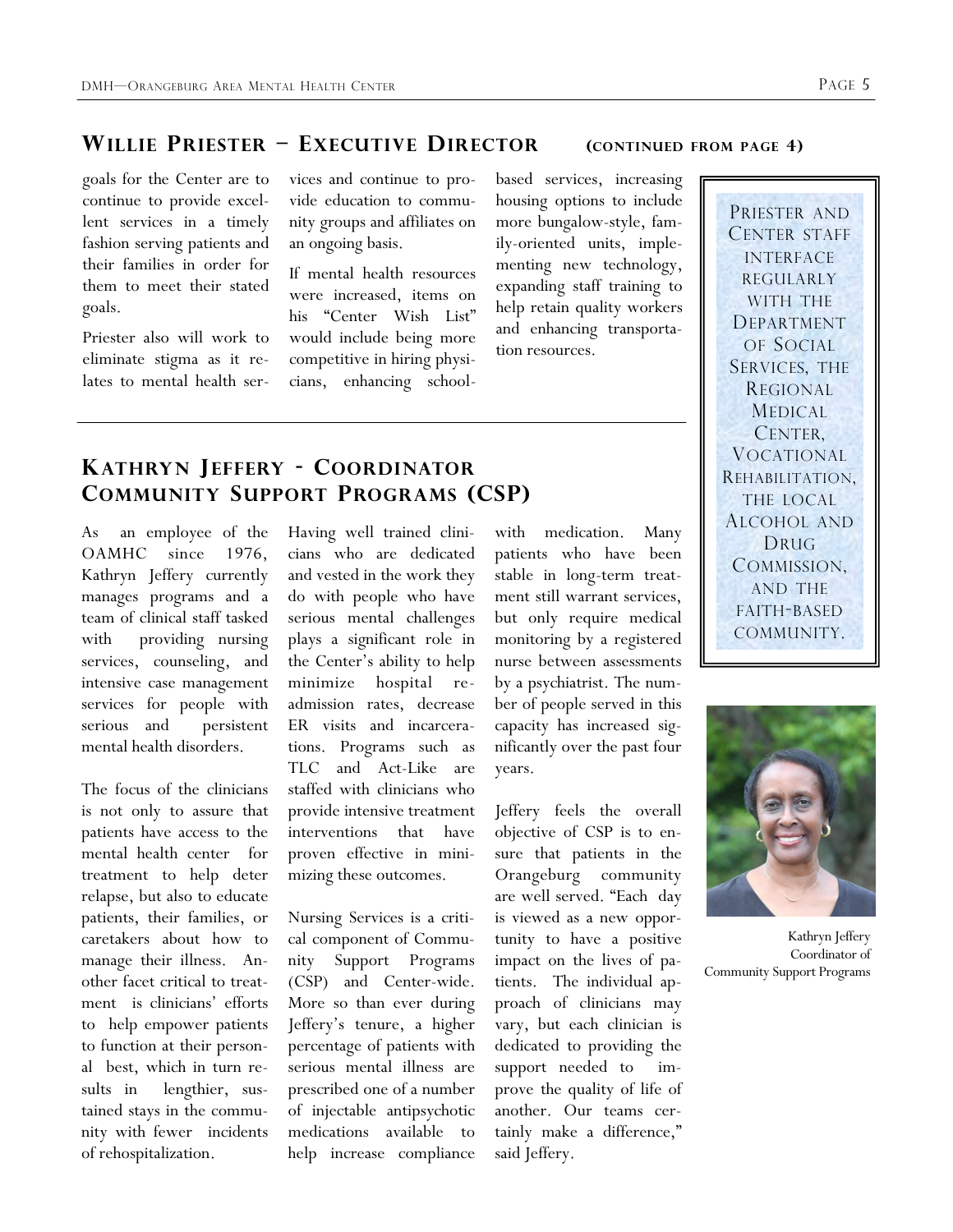

Felicia Jamison-Cheeks, Children, Adolescents, and Families Director

CAF PROVIDES THERAPEUTIC OUTPATIENT COUNSELING AND CASE MANAGEMENT SERVICES TO CHILDREN, ADOLESCENTS, AND THEIR FAMILIES, WHO ARE EXPERIENCING SERIOUS MENTAL DISORDERS OR EMOTIONAL DISTURBANCES.



Dan Avosso, MD The Regional Medical Center

## **FELICIA JAMISON-CHEEKS—DIRECTOR CHILDREN, ADOLESCENTS, AND FAMILIES**

Children, Adolescents and Families (CAF) Director, Felicia Jamison-Cheeks, has worked within the clinical and case management arena of mental health services since 1998 and became CAF Director in February 2016.

Jamison-Cheeks achieved a Bachelor of Science degree in Sociology with a Minor in Criminal Justice from Claflin College in 1997 and a Master's degree in Social Work from the University of Pittsburgh in 1999.

A Holly Hill, South Carolina native, Jamison-Cheeks is the only daughter of five children. Her family and community background inspired her to pursue a career in the social work/ mental health profession. She helps others identify their strengths and encourages them to utilize those strengths to live a productive life. Jamison-Cheeks, emphasizes improving the child/parent relationship. It is her goal to ensure that CAF staff maintains a path towards assisting families and helping patients progress and maintain stability.

The CAF program provides therapeutic outpatient counseling and case management services to children, adolescents and their families that are experiencing serious mental disorders or emotional disturbances. Jamison-Cheeks monitors the staff in developing individualized treatment plans and providing short-term individual, family and group therapy. The CAF Access Coordination component

helps patients access services quickly and easily.

The center's school-based services are an essential part of the CAF program. These services allow children and families access to therapeutic counseling within the school setting. A multidisciplinary team approach to treatment is followed. Clinicians consult with teachers and school administrators and collaborate with multiple agencies to develop comprehensive individual treatment plans.

"It's a great feeling to have patients call or come to you after being discharged to say that they appreciate you helping them to help themselves. It makes the job very meaningful," said Jamison-Cheeks.

#### **DAN AVOSSO, MD – MED ICAL DIRECTOR OF THE EMERGENCY DEPARTMENT AND MEMBER, MED ICAL EXECUTIVE COMMITTEE, THE REGIONAL MED ICAL CENTER**

Dan Avosso, MD, has been with The Regional Medical Center for twelve years. Trained in Emergency Medicine, he and his team are a safety net for the community, focusing on both public health and the health of individuals.

Dr. Avosso is closely involved with OAMHC, attending meetings for individual patients. In addition, Center staff are available to come to Regional's Emergency Department (ED) to assist with the evaluation and placement of patients in need of mental health services.

Regional's ED treats a wide range of conditions, some medical, some social, some psychiatric, and some surgical, with the goal of ensuring patients are medically stable.

Dr. Avosso believes the way OAMHC responds to the local ED could serve as a model: "We've worked together in developing algorithms for sharing afterhours call, and on case management for individual patients," he said. "Having a standing meeting every couple of months to discuss issues and collaborations is key. It should be a model for other counties."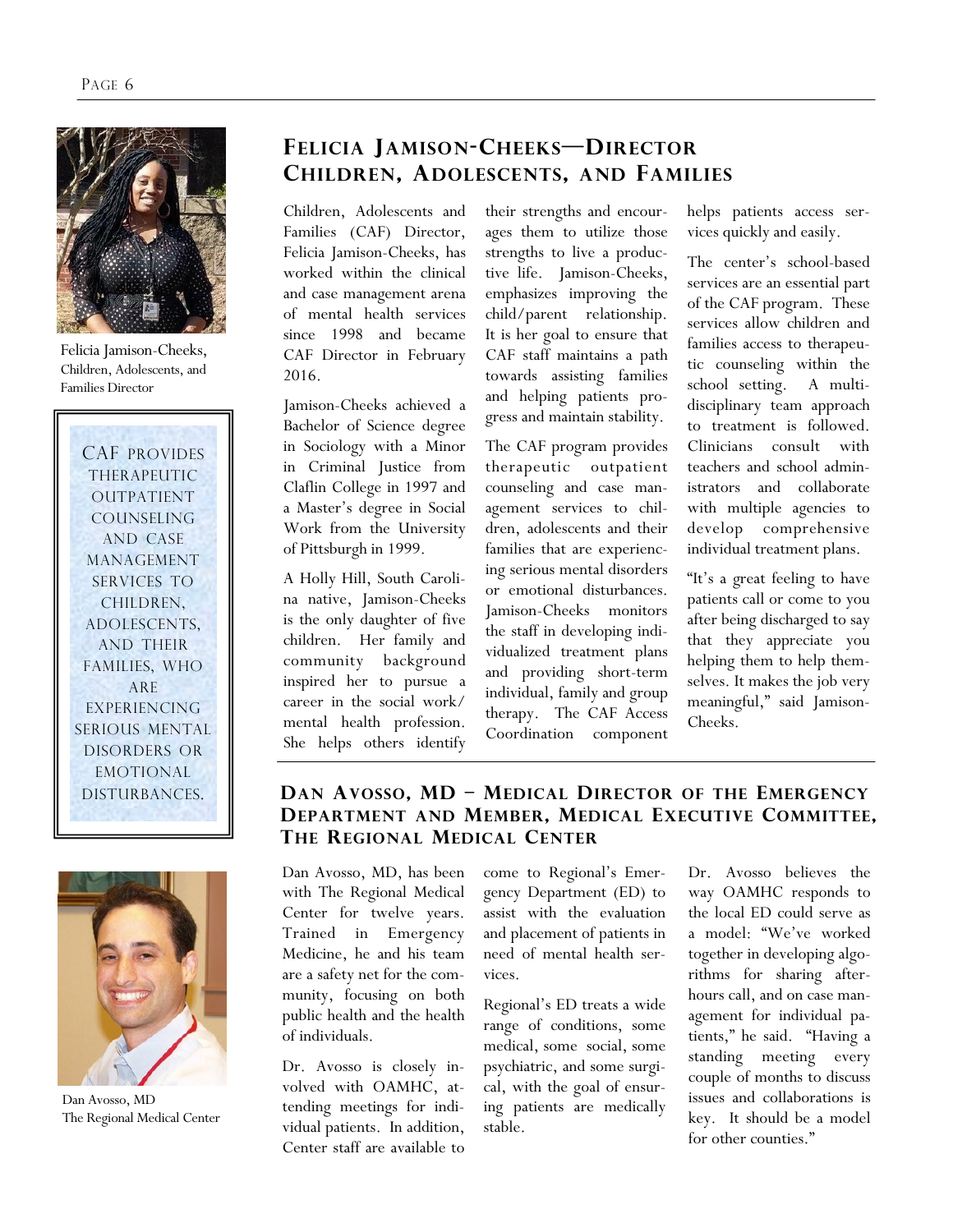## **SCOTT STEVENSON, RN - REGISTERED NURSE WITH THE COMMUNITY SUPPORT PROGRAM UNIT**

Scott Stevenson watched for an opening at OAMHC. When a job became available, he jumped at the chance – he's been at the center for 20 years now, and loves what he does.

While attending the College of Charleston with plans to become a doctor, he found that Nursing would be a better career choice; he could have the close involvement with patients that doctors have, but would also be able to focus on his family. He completed internship at McLeod Hospital in Florence, and gained a great deal of education and "excellent ER experience." Stevenson continued his studies at Orangeburg Calhoun Tech, and completed his psychiatric nursing training at DMH's William S. Hall Psychiatric Institute in Columbia.

Stevenson says that part of what moved him to study

mental health is that "physical' illness is a very objective thing; anyone can work on it. Helping someone with a mental ailment is more personal. Mental illness not only affects physical health, but also controls where individuals will go or not go, their future success."

In his opinion, the community has changed in its perception of mental illness during his time at the Center, but there is still work to be done. "We have to ensure that our patients and the community at large understand that mental illness *is* physical illness," he said.

Stevenson, an Orangeburg native, sees professional appreciation of the Center in the community: "The Orangeburg Area Mental Health Center is recognized as a professional collaborator in helping people," he said.

The Center's Community Support Programs (CSP) provide treatment intervention and support services to help patients remain in the community and avoid rehospitalizations. OAMHC's CSP includes case management programs, such as Aftercare and Transitional Care, as well as Psychosocial Rehabilitation Services, a Community Integration program. As such, on a given day, Stevenson does everything from clarifying prescriptions and dealing with health insurance companies to giving injections.

It is very important to him that his patients know that they are always welcome and appreciated, and that they trust him. And his patients do; the individual appreciation he receives from those he treats motivate him and show him that he makes a difference.



Scott Stevenson, RN Community Support Program **Unit** 

"WE HAVE TO ENSURE THAT PATIENTS AND THE COMMUNITY AT LARGE UNDERSTAND THAT MENTAL ILLNESS IS PHYSICAL ILLNESS." S. STEVENSON

#### **TELEPSYCHIATRY**

In keeping with its innovative history, OAMHC utilizes telepsychiatry. The Main Center, Bamberg County Clinic, Calhoun County Clinic, and Holly Hill Clinic are all interconnected on a secure network, enabling patients to be seen remotely via specialized videoconference equipment at any of these locations by an available physician. Additionally,

in collaboration with the Charle ston -Dorch ester Mental Health Center, OAMHC has access to a fulltime telepsychiatrist who serves patients of the Agency.

The success of this program has been phenomenal. Since May 2014, more than 600 OAMHC patients have received psychiatric evaluations and follow-up in a timely manner via telepsychiatry.

This innovative service has helped patients avoid exacerbation of symptoms and has decreased inpatient psychiatric admissions. The true beneficiaries of this cutting edge use of technology are OAMHC patients and their families.